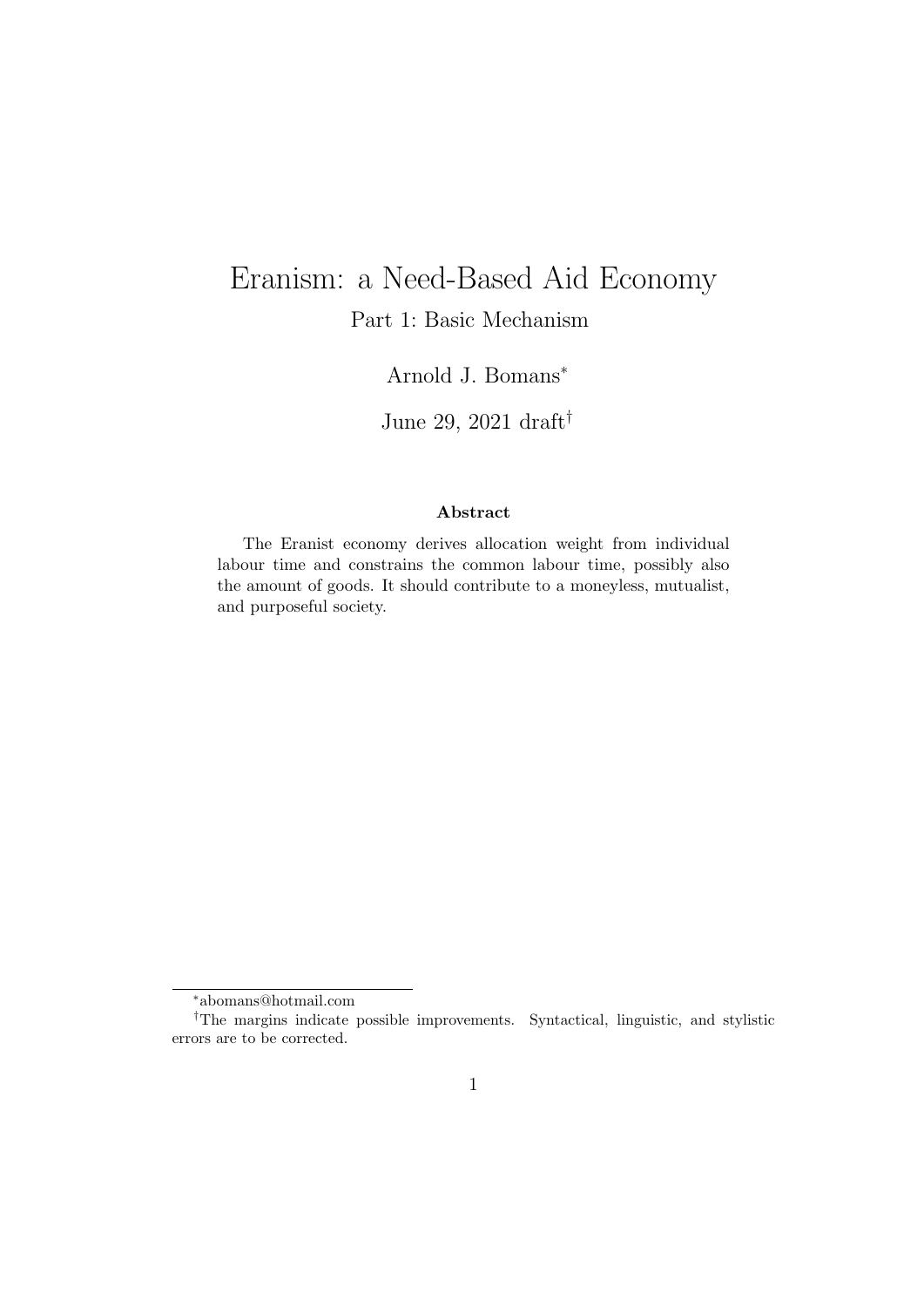## **Contents**

|              | 1 Introduction                  |                                                                              |     |  |
|--------------|---------------------------------|------------------------------------------------------------------------------|-----|--|
|              | Mechanism                       |                                                                              |     |  |
|              |                                 | 2.1 People and Time                                                          | - 5 |  |
|              | 2.2                             |                                                                              | - 6 |  |
|              |                                 |                                                                              |     |  |
|              | 2.4                             |                                                                              |     |  |
|              |                                 |                                                                              |     |  |
|              | 2.6                             | Estimating the time budget $\dots \dots \dots \dots \dots \dots \dots \dots$ |     |  |
| $\mathbf{3}$ | Conclusion and further research |                                                                              | 9   |  |
|              |                                 | A Proof of Proposition 1                                                     |     |  |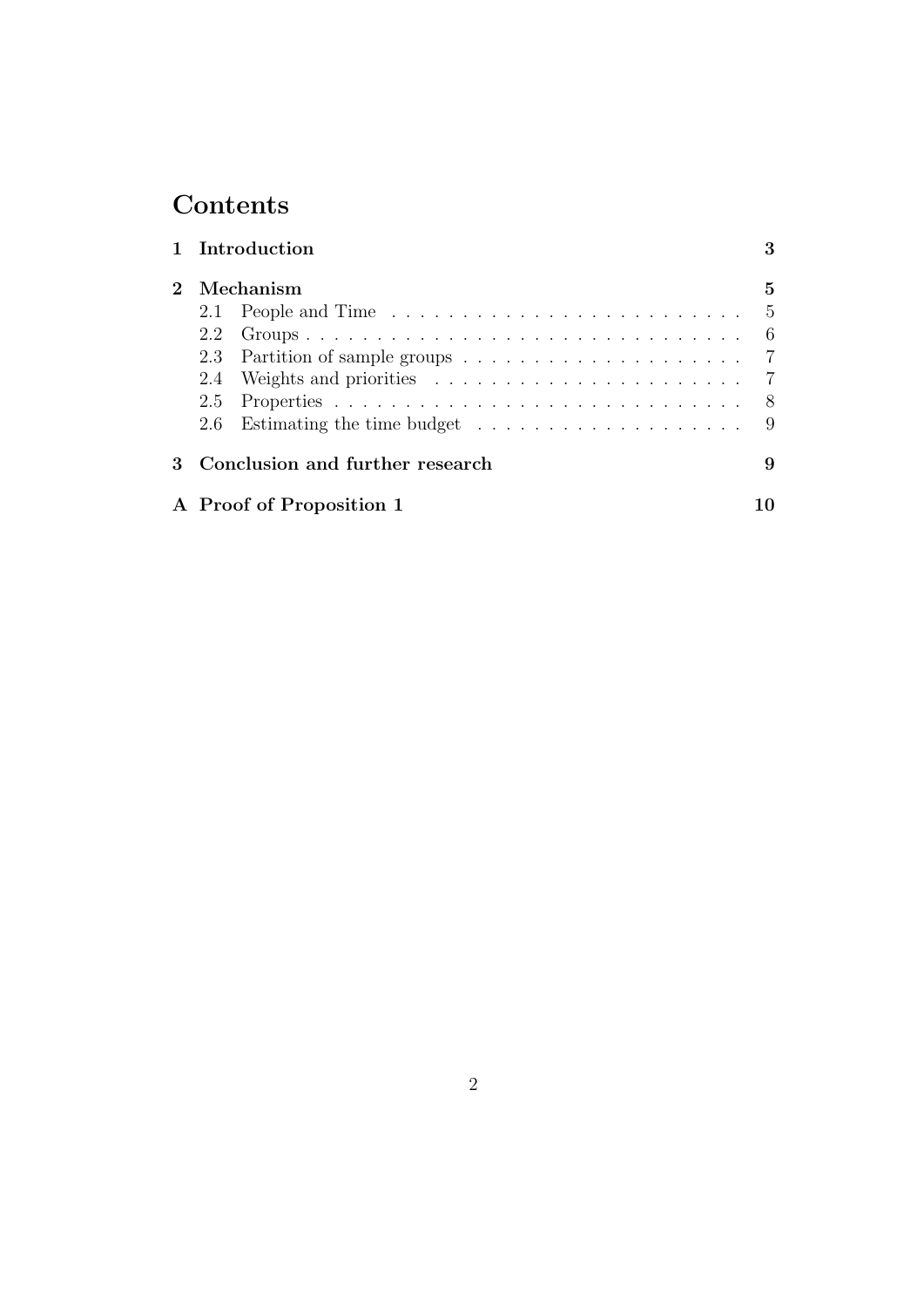## 1 Introduction

The word 'Eranism' is derived from the classic greek 'eranos' which means assistance association [11] and no-host dinner [8]. Eranism is a generalization of this: an economy where one assists only if needed and expects to be helped when oneself is in need, but not necessarily by the person one has helped before. That is, the economy is not based on reciprocation and the resulting obligations but on mutualism. (Obligations such as of contract remain.) Consequently, there is no need for money, the tradeable materialization of obligations.

The eranist economy allows to avoid two root causes of environmental problems and unfair inequality:

- 1. competition, and
- 2. debt, in particular, money.

Part 2 elaborates this motivation. Part 3 gives rationing algorithms which discourage to misreport one's needs. Part 4 is a database design. This is Part 1, the basic mechanism of Eranism.

The eranist economy has three components.

- Time pool A time pool containing labour times of employees ('assistants') which are entered by the employer (the 'client'). These times can not be traded so the system differs from time banks. The collective labour time is bounded from above. The upper bound deters people from doing unnecessary work and thus keep time for necessary work. "I am not going to write more hours than you worked just because you are my friend: I soon might be needing time to have some other job done. That holds for you, too."
- Effort A personal "effort" which equals labour time divided by one's potential labour time. This fraction serves as a weight when obtaining goods or services. It should be an incentive to work, but not lead to a race for increasing one's weights, for that would result in unnecessary work. "See what I can do this week because I do not want to rely on what is left over."
- Limits The determination of the amount of available goods (the limits) for the collective and for the individual. If one claims that more goods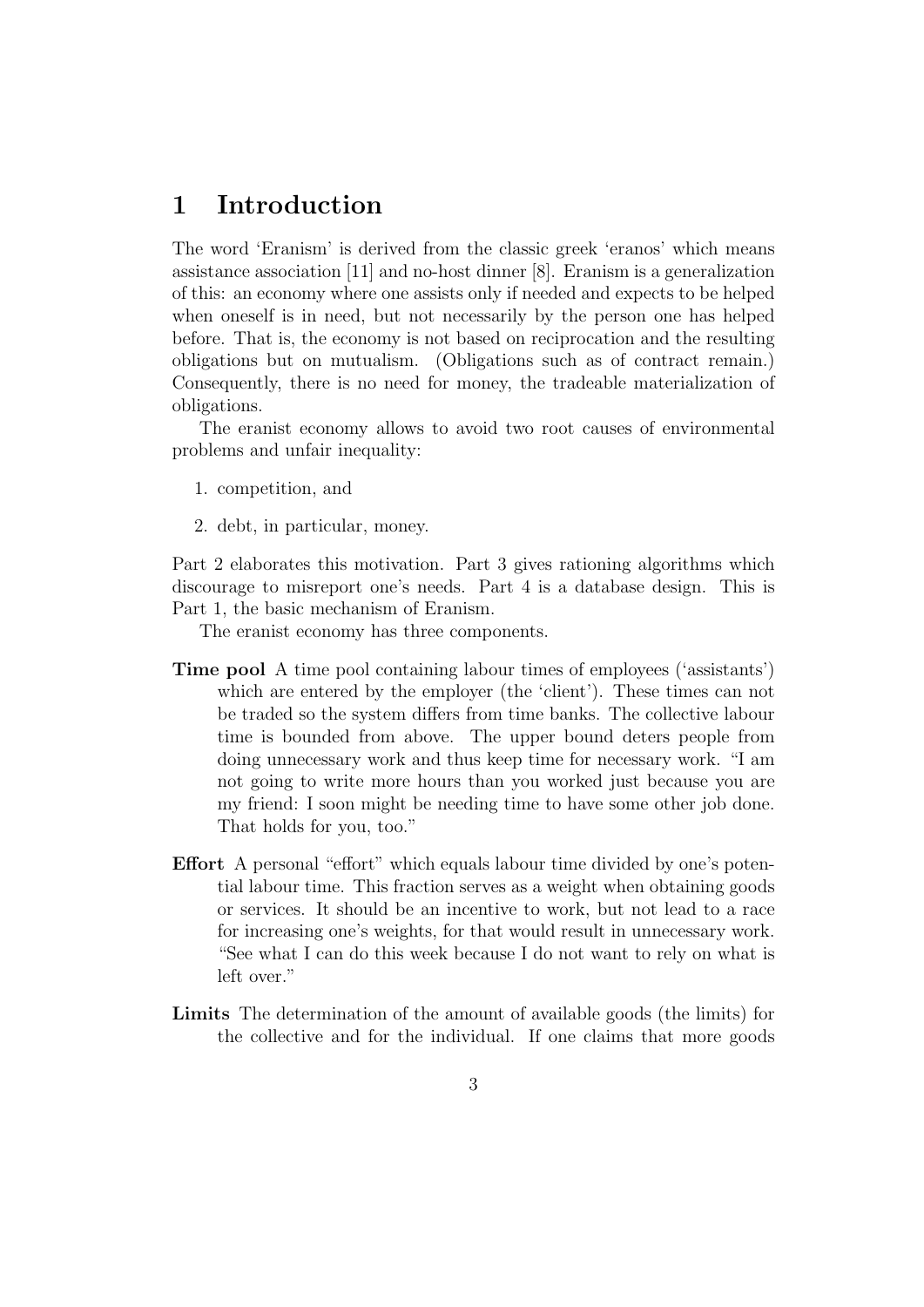need to be produced than one needs in reality, then the upper bound to the collective working time is raised, so this discourages, to a certain extent, asking too much. "Hm, perhaps I should not ask for one more bread-de-luxe because I do not like extra weeding this week just to raise my effort." Once the goods are there, no profit is gained from reporting more than one really needs. (It is strategy-proof, see Part 3.) Roughly speaking, and for the case of equal effort: the more one asks, the later one is served, though one also shares in what is left over from those served early-on. This a metaphor because no real queue is needed.

In summary, reciprocation would be replaced with an incentive to members of a community to help.

These component have some roots in history. For instance, many communists and socialists envisaged a non-monetary society [6, p.33ff]. Mutualism from an economic point of view is present in the use of labour notes [5] and in distributism [2]. However, none of these economies employ strategy-proof time pooling or allocation.

As to contemporary currents: literature about strategy-proof production economies has been reported to be scarce [1, p.799]. One time-based approach to production economies is to choose individual, equal labour times to produce a public good [9]. Another is to consider leisure time as a good to be distributed [10]. Goods, as opposed to labour times, are often allocated without use of money (see Part 3 for details.) Impossibility results for production economies are, for example, in [4]. For attempts to list other non-monetary economies and rationing procedures, see Wikipedia. All in all, Eranism seems to be a novel approach to allocate goods (or services) and to arrange labour without money in a way that is strategy-proof and fair.

Finally, as to the scope: in principle, Eranism (as an economy) does not deal with property and decision making, but these delicate themes can not be ignored altogether. For, Eranism foresees that only certain administrators can enter the estimated amounts of available or needed resources. (The database design in Part 4 caters for this.) Estimating these amounts risks to be a time-consuming and specialized task, which therefore needs to be carried out by experts, who in turn work for a representative of the group. However, this raises the problem of representation: do all members of the group sufficiently trust the representative (and the expert) to precommit themselves to using portions of the estimated amounts? The problem of representation is also present below: every group has two designated persons who, in certain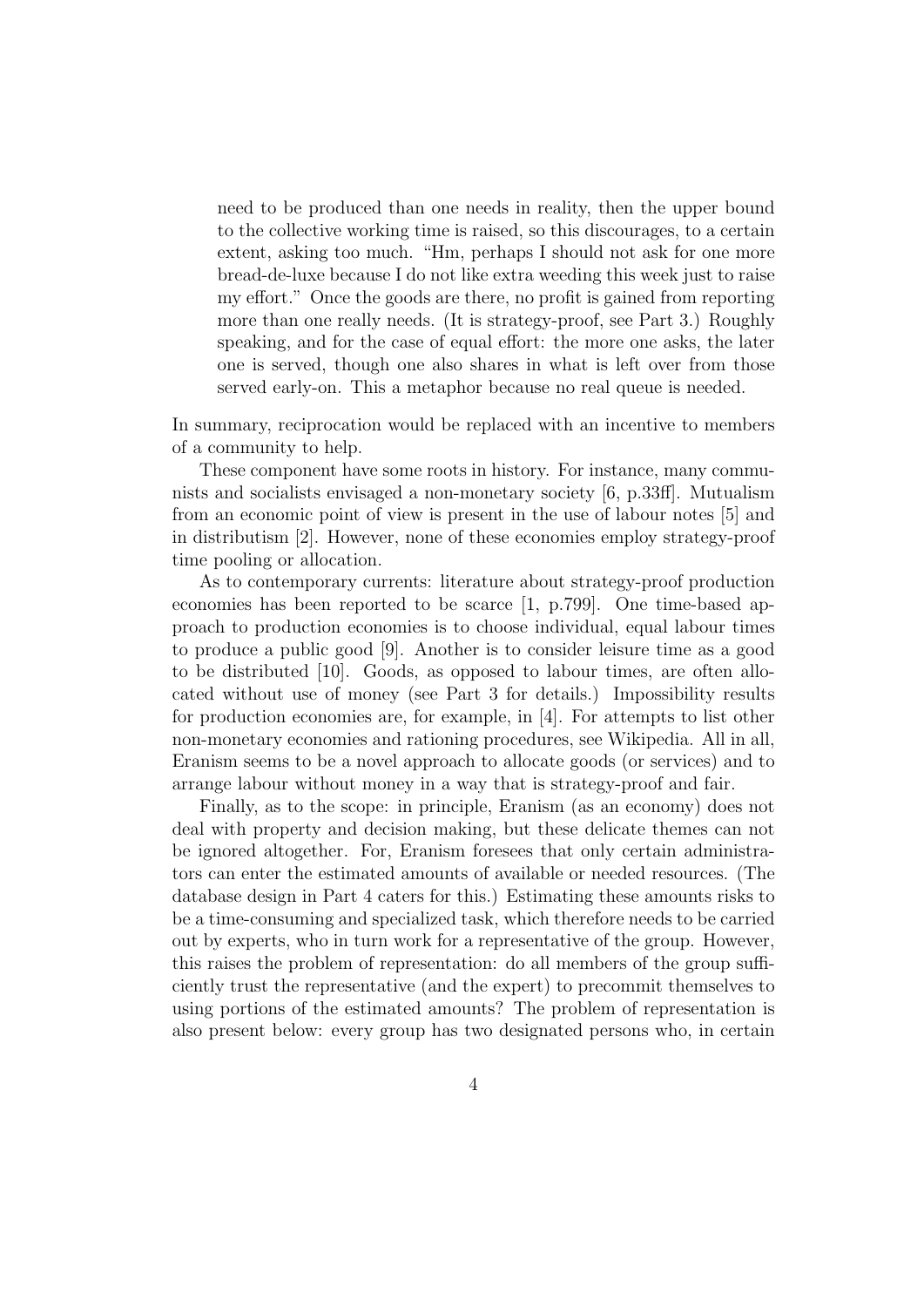cases, enter labour time on behalf of the group. Fair arbitration of conflicts is another issue which is not dealt with by the eranist economy. Needless to say that at this stage, no path is sketched along which parts of society would transition to an eranist economy.

## 2 Mechanism

The details of the mechanism are as follows.

#### 2.1 People and Time

Let P be as set of people. For  $\epsilon > 0$  a small time step (like a minute) let  $\mathcal{T} := \{\epsilon, 2\epsilon, ...\}$  be time. An assistant h from P starts to work at time  $\tau$ during a *personal service time*  $W_{h,\tau} > 0$  having the property that the *labour* intervals  $I_{h,\tau} := [\tau, \tau + W_{h,\tau}]$  are disjoint for different  $\tau$ . Let Q be a subset of P. Let U be a set of time units  $u > 0$ . Let  $T = [t, t + u]$  be a time interval starting at time t and of length u, that is,  $|T| = u$ . Define

$$
U_Q := \{ (q, \tau) \in Q \times T \mid (q, \tau) \in \text{dom}(W) \& \tau + W_{q, \tau} \in T \}
$$

as the parameters of the intervals  $I_{q,\tau}$  which are a subset of T. Let  $\Theta :=$  $\{1, 2, ...\}$  be entry moments. Let  $\lambda$  be an injection from  $U_P$  to  $\Theta$  with the property that  $\lambda(p,\sigma) > \lambda(q,\tau)$  if and only if  $\sigma > \tau$  for all persons p, q and for all times  $\sigma$ ,  $\tau$ . That is, ordering by entry moment respects the ordering by time. For each T, subset Q can have a *time budget*  $B_Q$  where  $0 < B_Q \le u$ . If  $R$  is a subset of  $P$  which has a bound and which is disjoint with  $Q$ , then require  $B_{Q\cup R} = B_Q + B_R$ .

**Definition 1 (Group Labour Time)** Define the set  $V_Q$  and group labour time  $L_Q$  of Q as follows. Let  $\Xi_0 := \emptyset$  and  $H_0 := 0$  as well as  $N := |U_Q|$ . For  $i := 1, ..., N$  let  $(h_i, \tau_i)$  be successive pairs from  $U_Q$  ordered by  $\lambda(h_i, \tau_i)$ . Define  $X := H_{i-1} + |I_{h_i, \tau_i}|$  and the following two variables:

$$
H_i := \begin{cases} X & \text{if } X \leq B_Q \\ H_{i-1} & \text{otherwise} \end{cases} \text{ and } \Xi_i := \begin{cases} \Xi_{i-1} \cup \{(h_i, \tau_i)\} & \text{if } X \leq B_Q \\ \Xi_{i-1} & \text{otherwise} \end{cases}
$$

Finally, let  $V_Q := \Xi_N$  and  $L_Q := H_n$ .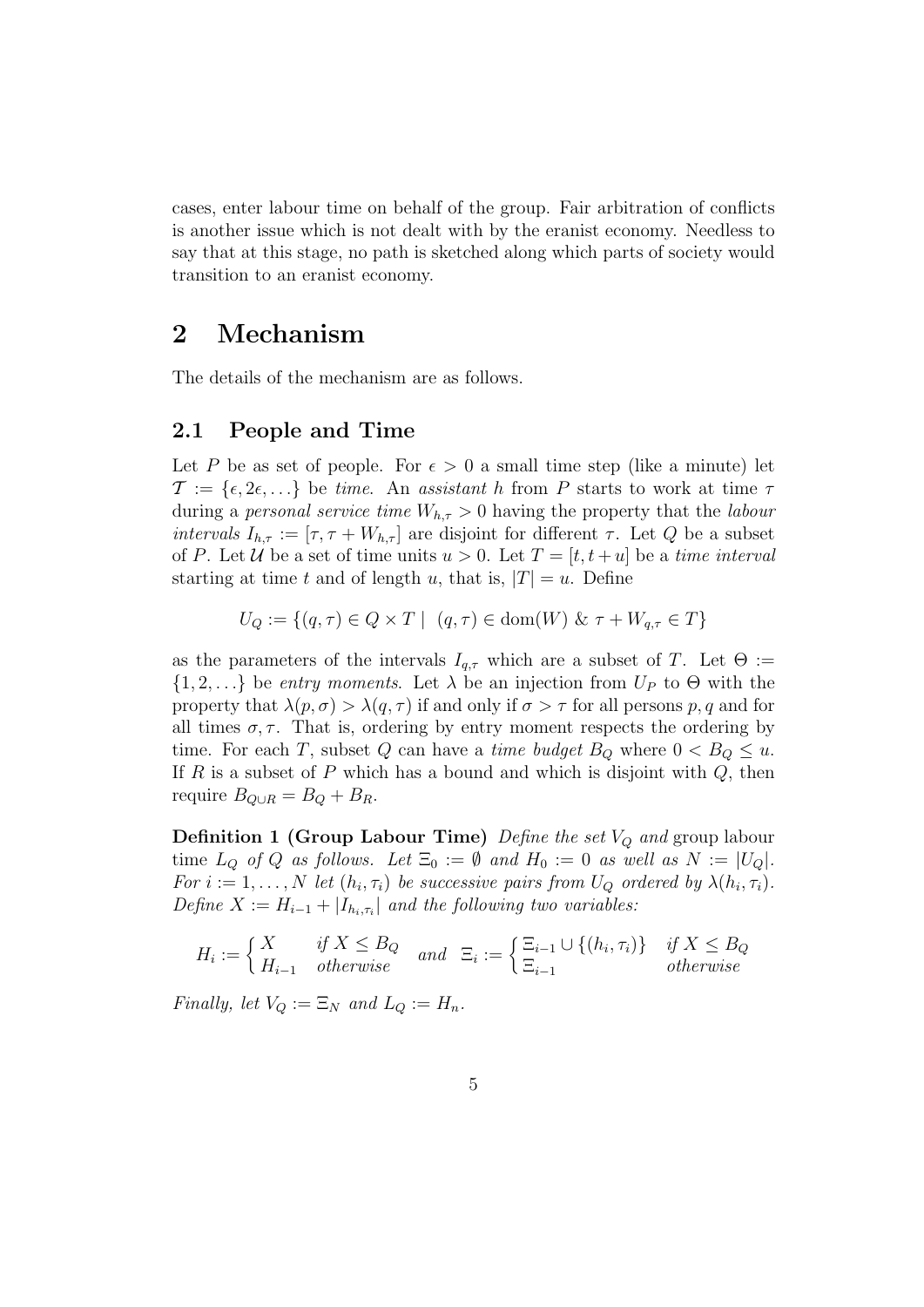The N,  $H_i$ , X, and  $\Xi_\ell$  are temporary variables. Define the window  $\mathcal{W}_Q :=$  ${I_{h,\tau} | (h,\tau) \in V_Q}$ . So the window is the largest set of labour intervals of Q fitting  $T$  and starting at the oldest interval and skipping intervals which exceed the total time  $B_Q$  in the order of the entry moments. Notice that a labour time which at one moment makes the bound  $B_Q$  to be exceeded, may be counted later-on or for a longer time unit. Let  $\Delta_Q := L_Q - B_Q$  be the remaining labour time. So  $L_Q = \sum_{(h,\tau) \in V_Q} |I_{h,\tau}|$  and  $\Delta_Q \geq 0$ . Introduce  $S_h := \sum_{\tau \in T: (h,\tau) \in V_Q} |I_{h,\tau}|$  as the total labour time of h in Q. So  $L_Q = \sum_{h \in Q} S_h$ .

#### 2.2 Groups

A sample group A is a relatively small set of two or more persons who can assist and whose professions in the set are as divers as possible. Each A has a time budget  $B_A$ .

A *client*  $n = \nu(h, \tau)$  from P is someone who enters the labour time of h and he or she is the only one who can do so. The registered labour time is  $W_{h,\tau}$ . It may be larger than the true labour time  $W_{h,t}$  if h reports too much to increase his or her weight (the principal agent problem) or if  $n$ reckons that h will reciprocate the overreporting. It may also be less if  $n$ wants to avoid too high a weight of h or if h reports less to n so as to create more rome for help later-on, either for h or for n. Let  $W_A$  be  $W_A$  where each  $W_{h,\tau}$  has been replaced with  $\widetilde{W}_{h,\tau}$ . Similarly for  $\widetilde{L}_A$  and so on. To make a labour time obey the restriction imposed by  $T$  and  $B_Q$ , the time may be split in multiple labour times or the reported labour time may be reduced until it fits. Proposition 1, p.8 will elaborate on this.

If work is to be proposed to assistants (for example, using the uniform rule for 'bads') then this is done by a client group, which is a group of clients. As this requires the clients to convene very often, it is not considered further now. People in need for goods are collected in the same way in *demander* pools, which bear no relation with sample groups. A community is a group of people who profit from the work of an assistant. For now, it coincides with the sample group. A *communal assistant* is an assistant who works for a community. Two or more clients should be representatives of a community. They enter labour time on behalf of the community, typically of a communal assistant, but they can also register the labour time of a painter who paints his or her own house. Somebody who outsources work temporarily is a representative as well.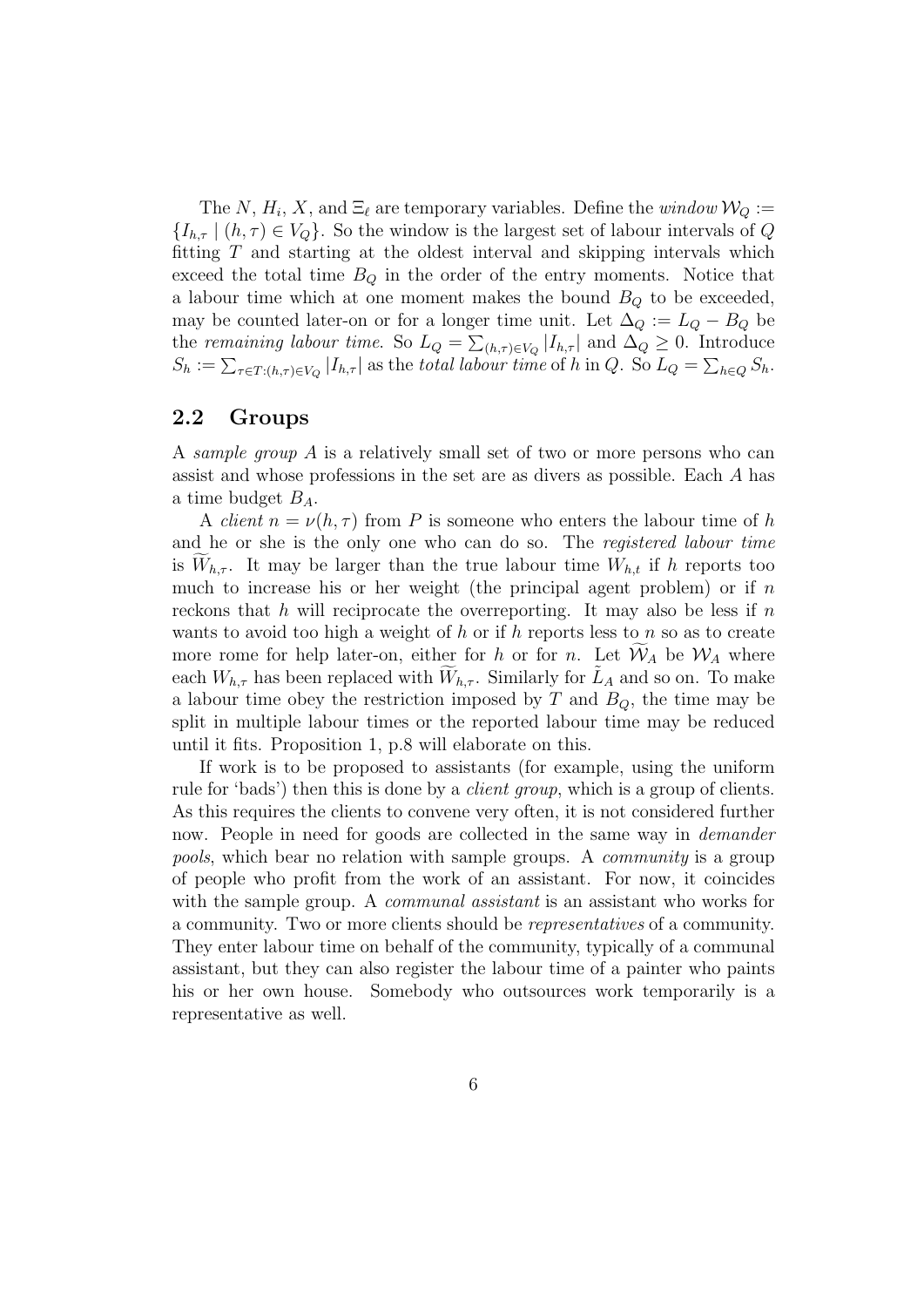#### 2.3 Partition of Sample Groups

Let  $A_1 \leq A_2 \leq \cdots$  be partitions of P into sample groups, where  $A_1$  is finer than  $A_2$  and so on. (The top partition need not be the whole of P.) The sample group  $A_{p,q}$  of persons p and q is the sample group from  $A_1$ containing p and q if one exists, otherwise from  $A_2$  if one exists, etcetera, and otherwise there is no such sample group. The group of p is  $A_{n,p}$ . This allows a profession to often be used in an encompassing sample group. As of now, labour time is entered by a client of the sample group.

Now suppose that a client n needs work from helper  $h$  and no sample group  $A_{n,h}$  exists. Without further measures, help by h to n would only reduce the time budget of  $A_{h,h}$  and therefore would not be advantageous to  $A_{h,h}$  but only to h if h wants to increase his or her weight despite the budget decrease. To let it be profitable, define a sample group pool as the collection of sample groups  $A_{m,g}$  where  $m \notin A_{h,h}$  needs help from  $g \in A_{h,h}$ and no  $A_{m,g}$  exists. A representative of  $A_{h,h}$  would let h wait for a pool of at least two sample groups to form, as long as is opportune for  $A_{h,h}$  to have the following work out. If such a pool is formed, then for a long enough time unit u and for each Q in the pool, let  $L'_{Q}$  be the amount of time which Q spent to other groups than Q in the same way as  $A_{n,n}$  did. That is, in Definition 1, p.5 sum over  $(h_i, \tau_i)$  where  $h_i$  in Q and  $n_i := \nu h_i, \tau_i$  not in Q while no  $A_{n_i, h_i}$ exists. The help by h is granted to the Q having the greatest  $L'_Q/L_Q$ . So,  $A_{n,n}$  may be helped or some other Q. So, the "altruism" of the winning Q is rewarded. Such a reward may also once be given to  $A_{h,h}$  so this mechanism is an incentive for  $A_{h,h}$  to give "altruistic" aid.

#### 2.4 Weights and Priorities

For all h in P let there be a personal time budget  $B_{\{h\}}$ . So  $\tilde{L}_{\{h\}} \leq B_{\{h\}}$ . Goods are allocated using weighted gains; when indivisible, a slight modification makes it a sequential allotment. (See part 3 of this series.) The *weight* of the person h is  $w_h := L_{\{h\}}/B_{\{h\}}$ , that is, the labour time as a fraction of the maximum labour time, for various time units  $u$ . Note that the weights hold for every good (or labour, if assigned) but that they may fade or be surpassed by weights of others as time goes by. Both the weights and the need to produce goods should be incentives to work. When allocating goods, communal assistants get priority over assistants who work for a client who does not represent a community. This priority is to be determined by that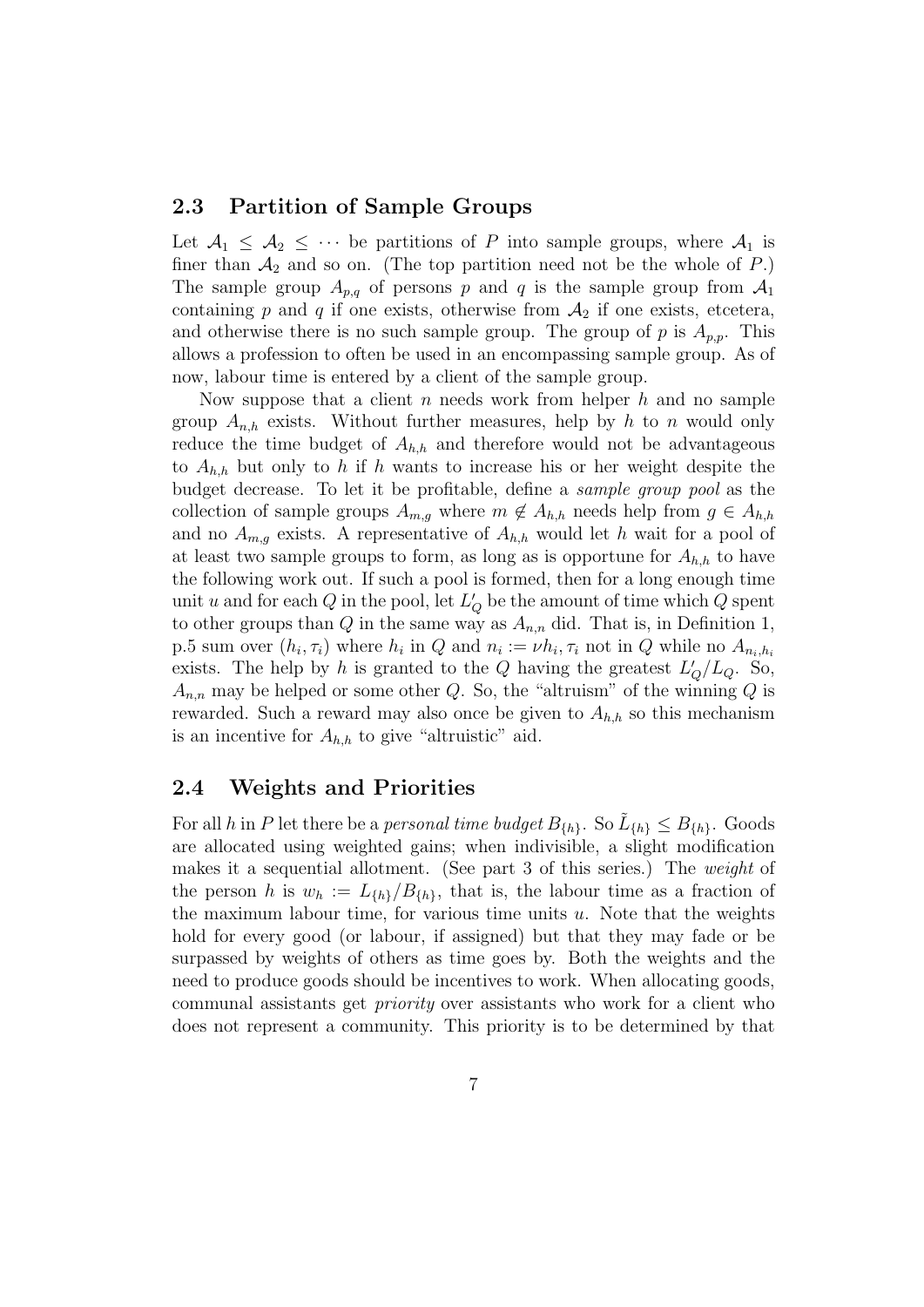community. (Weights could also be derived from the demander pool, but this would complicate matters.)

#### 2.5 Properties

The allocation of goods is based on 1. reported needs, which are private during the allocation but which can be guessed on the basis of previous allocations; and 2. weights (the duration of actual work as percentage of the potential duration) which are known to a certain extent because one works together. Still, for weighted gains allocation and its variation for indivisible goods (which is a case of sequential allotment) somebody needs rather complete information to judge whether increasing the labour time of an assistant is a threat for the one's allocation, namely: the complete processing order of people, all weights, and for those processed before the person, all reported needs. Therefore, it is realistic to assume that is no such information is available.

Proposition 1 The following only holds for the next instance of assistance so further instances are ignored. Suppose participants do not know whether increasing the labour time of one person is a threat to the allocation of a specific other person more than to any other person. Yet, the time budget and the total labour time so-far are publicly known.

For a client, there is no incentive to record less than the true labour time if this is needed to enter labour time at all. Underreporting labour time in other cases does offer some potential advantage to the client, unless a relation or a reputation is to be established, in which case it is a disadvantage. If the order of Neither does a client have an incentive to record superfluous labour time, that is, more time than an assistant worked in reality or time for unnecessary work, provided this is not to establish a relation or reputation.

For an assistant, overreporting labour time to the client may or may not be profitable.

The proof is in the appendix.

Underrecording in case 2, p.13 is the problem of safe exchange [7] and strategic defaulting of time "payments." The problem that h may overreport to n, who enters the labour time of  $h$  (the principal-agent problem) is only partially solved. Sanctions on  $n$  for underreporting are not considered as communities should intervene the least possible.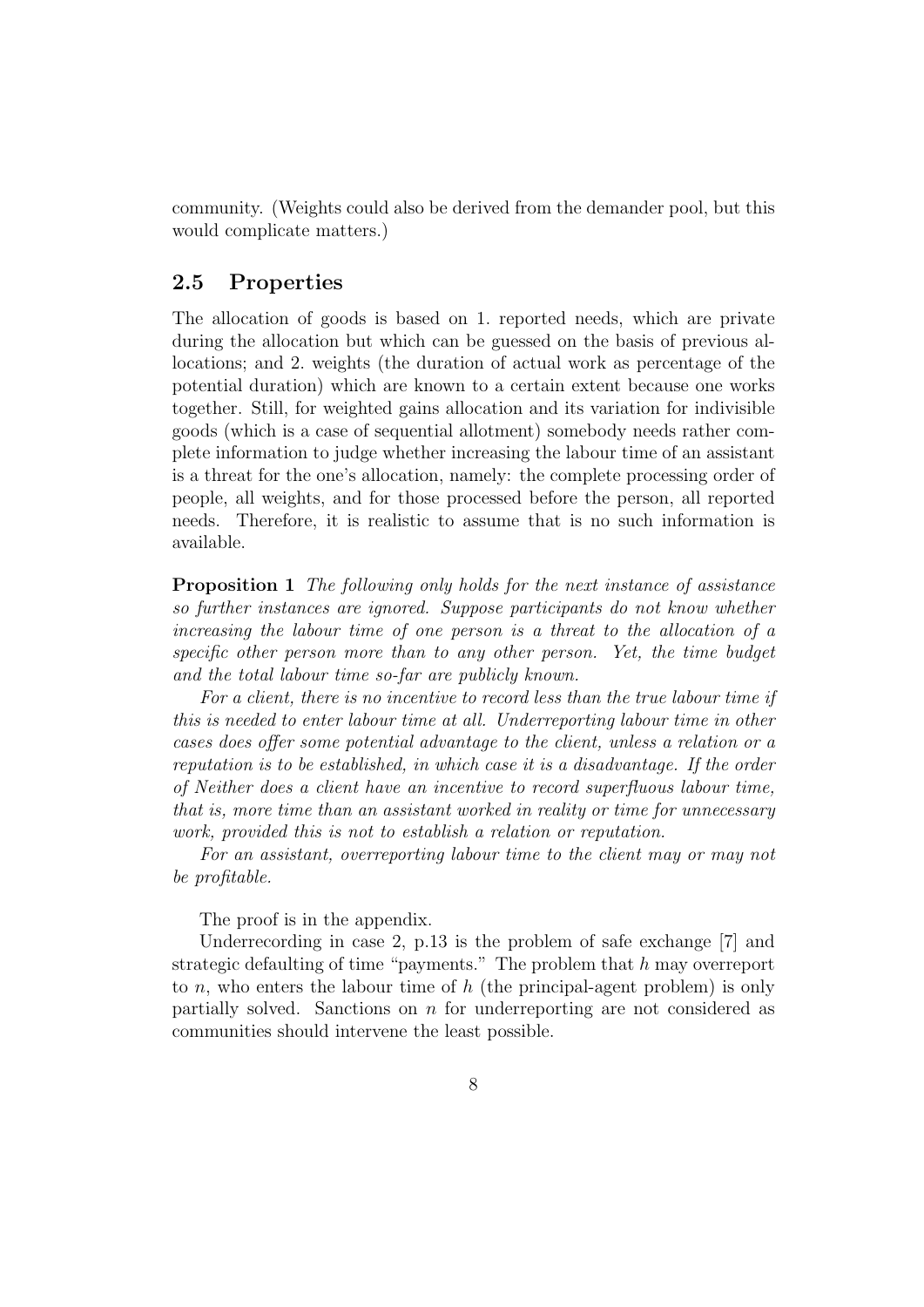#### 2.6 Estimating the Time Budget

For the period T and the group A let labour times be estimated as follows. Let  $i$  be an identifier of the client, the kind of work, the prospective assistant, and so on. For  $i = 1, \ldots, N$  let  $Z_i$  be expected labour times (in particular, for production of goods which are consumed at frequency near  $u$ ) or reservations for unexpected labour. These times may be short to express, or to impose, scarcity of resources. Let  $B_A := \sum_{i=1}^N Z_i$  be the time budget. Let  $\nu(i)$  be the client who ordered the work. The  $Z_i$  is an estimate of

$$
\sum_{(h,\tau)\in A\times T:\nu(h,\tau)=\nu(i)} W_{h,\tau}
$$

which is the time assistants h have worked on job i during  $W_{h,\tau}$  after a start at  $\tau$ .

Proposition 2 Consider some work (production or service) which can be carried out only by an assistant from A. Then everybody has an incentive to require the amount of such work he or she truly needs.

**Proof** Suppose person *n* asks more work than needed. First, this decreases the weight  $w_n$  relative to other weights. Second,  $L_A \leq B_A$ , that is,  $\sum_{h\in A} \tilde{S}_h \leq \sum_{i=1}^N Z_i$  so if some h refuses to carry out the unnecessary work, then n may have to work a longer  $\tilde{S}_n$  than when n had not asked more than needed.

Once the goods have been produced, their allotment also encourages to report the true needs for goods because rationing along a fixed path or sequentially are strategy-proof. Antipication of this may also discourage overproduction, but not too high a service time.

The encouragement for truthful reporting is rather indirect and therefore, weak. So, the allocation of goods itself must be strategy-proof, for instance, using fixed-path or sequential allotment, as set out in Part 3.

## 3 Conclusion and further Research

Eranism discourages 1. asking more goods or labour than needed; 2. reporting more labour time than was spent in reality; and 3. underreporting labour time in order to ensure reciprocation, a good reputation, or to avoid sanctions.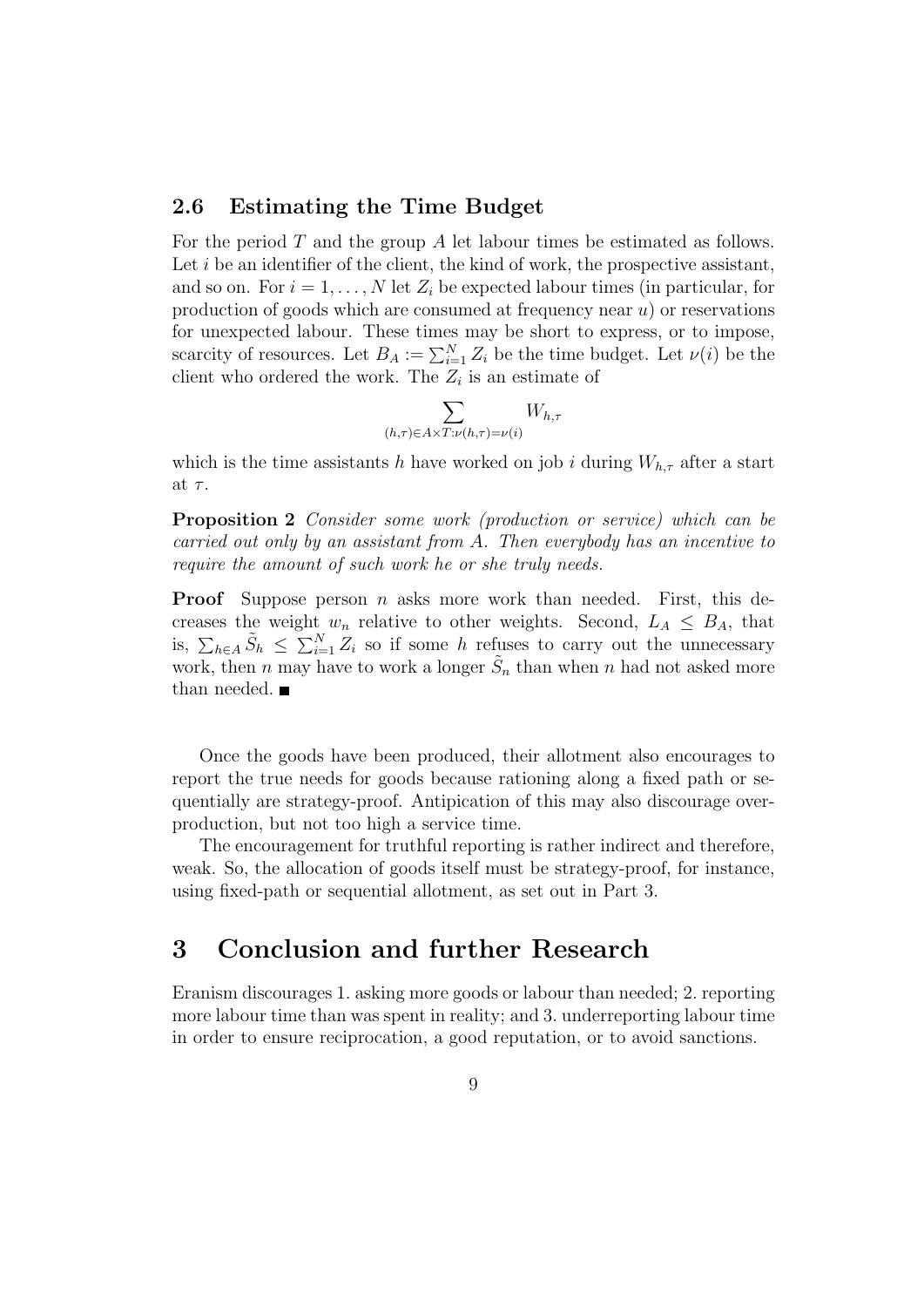Further research would be 1. trying out Eranism, first as a game, then in a small setting, 2. studying other types of allotment (such as bipartite rationing for service offers and lexicographic ordering) and 3. replacing the hierarchy with a semi-lattice. Finally, the last paragraph of the introduction mentioned issues which are not dealt with by the eranist economy. Settling these issues requires study of the scientific literature about collective decision making and the so-called tragedy of the commons.

## A Proof of Proposition 1

Consider a client n and assistant h and time t so that  $n = \nu(h, t)$ . Let  $A := A_{n,h}$ . Let time  $t' > t$  and an assistant h' in P constitute an actual or potential new instance of aid. Consider  $u \geq t'-t+W_{h',t'}$  where  $W_{h',t'}$  is the actual or expected labour time. So  $\tilde{I}_{h',t'}$  is or will be contained in  $T = [t, t+u]$ . Define  $\widehat{W} := \{I_{h,t}\} \cup \widetilde{W}_A \setminus \{\widetilde{I}_{h,t}\}\$  which is a window where at least  $W_{h,t}$  is true but with no check on the bound  $B_A$ . To apply the bound  $B_A$ , choose u so that  $I_{h,t}$  is contained in T. Let  $\widehat{W}' := \widehat{W} \cup \{ \tilde{I}_{h',t'} \}$  and  $\widetilde{W}' := \widetilde{W}_A \cup \{ \tilde{I}_{h',t'} \}$ so  $\tilde{I}_{h',t'}$  is or will be the only new interval. These too are candidate windows to which  $B_A$  is to be applied.

Introduce some abbreviations:  $W := W_{h,t}$  and  $\widetilde{W} := \widetilde{W}_{h,t}$  and  $W' :=$  $W_{h',t'}$  and  $\widetilde{W}' := \widetilde{W}_{h',t'}$  and  $B := \underline{B}_A$  and so on. A third or further instance of aid is ignored so if h expects  $\widetilde{W}' < W'$  then h may refuse work on the basis of a reduced weight alone and not because of some strategy involving a third aid instance.

Use the analogous definitions:  $\hat{L} = \tilde{L} + W - \widetilde{W}$  and  $\hat{L}' = \hat{L} + \widetilde{W}'$  and  $\tilde{L}' = \tilde{L} + \widetilde{W}'$  and  $\tilde{\Delta} = B - \tilde{L}$  and  $\tilde{\Delta}' = B - \tilde{L}$  and  $\tilde{\Delta}' = B - \tilde{L}' = \tilde{\Delta} - \widetilde{W}'$ and  $\tilde{\Delta}' = B - \tilde{L}' = \tilde{\Delta} - \tilde{W}'$ . One has  $\tilde{\Delta} > 0$ , that is, counting  $\tilde{W}$  is possible, for otherwise there is nothing to talk about.

Define a *utility* of n as a tuple  $U = (U_1, U_2, U_3)$  which is a function of W and  $\widetilde{W}'$  and which has the following meaning:  $U_1$  is the utility of help by h';  $U_2$  the utility of h having no weight; and  $U_3$  the utility of h' having no weight. Let  $U > V$  denote that the overall utility of U is greater than that of V.

**Lemma 1** Consider overreporting the labour of h:  $\widetilde{W} > W$ . If h' does not help n then this is not profitable to n.

**Proof** Let y be the utility of the present event that  $\widetilde{W} > W$ . For comparison, let  $x^{\pm}$  be the utility of the event  $\widetilde{W} = W$ , let  $x^{+}$  be  $x^{\pm}$  in case n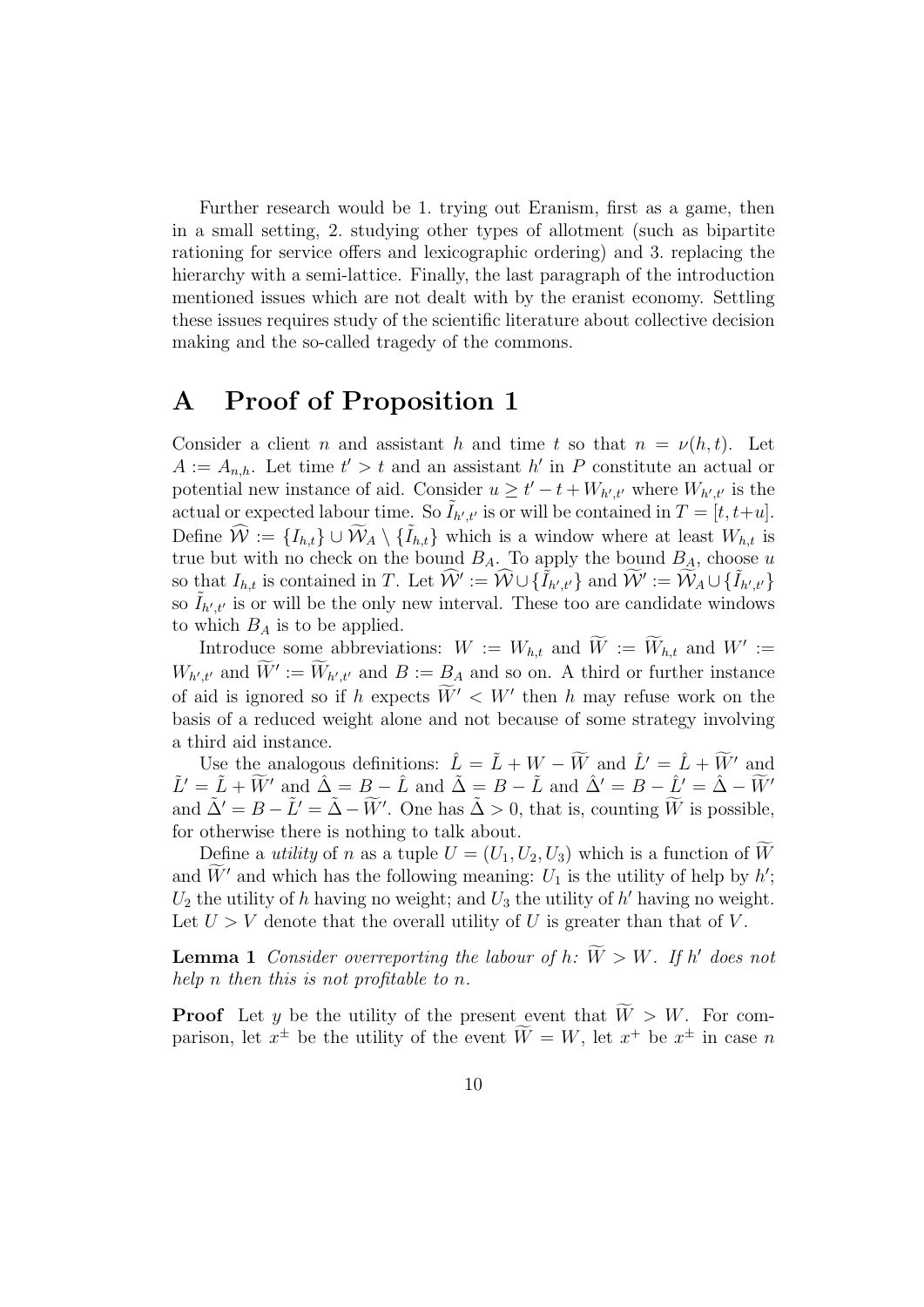is helped by h', and let  $x^-$  be  $x^{\pm}$  in the event that n is not helped by h'. First of all,  $x_1^- = y_1$  (no help by h') and  $x_3^- = y_3$  (unchanged weight of h') but  $x_2 \ge y_2$  (true entry of the labour time of h yields a lower weight of h.) So  $x^{-} \geq y$ . Comparing  $x^{+}$  to  $x^{-}$  depends on which inequality adds more to the total utility:  $x_1^+ > x_1^-$  (help by h' or not) or  $x_3^+ \le x_3^ \overline{3}$  (the weight of  $h'$ is increased or not.) If n would have expected  $x^+ \leq x^-$  then n would have chosen  $x^-$  but  $x^- \geq y$ . Would n have expected  $x^+ > x^-$  instead, then  $x^- \geq y$ implies  $x^+ > y$  so in both cases, there is no utility for *n* to misreport.

#### Now for Proposition 1, p.8 proper.<br>
Simplify<br>  $\sum_{i=1}^{n}$   $\sum_{i=1}^{n}$   $\sum_{i=1}^{n}$   $\sum_{i=1}^{n}$   $\sum_{i=1}^{n}$   $\sum_{i=1}^{n}$   $\sum_{i=1}^{n}$   $\sum_{i=1}^{n}$   $\sum_{i=1}^{n}$   $\sum_{i=1}^{n}$   $\sum_{i=1}^{n}$   $\sum_{i=1}^{n}$   $\sum_{i=1}^{n}$   $\sum_{i=$ **Proof** First, assume  $n' := \nu(h', t')$  is in A. There are several cases.

- 1.  $\hat{\Delta} > \tilde{\Delta}$ , that is,  $\widetilde{W} > W$ : overreporting or the work was not needed. Note that  $\hat{\Delta}' > \tilde{\Delta}'$ . As relations and reputations are excluded, the analysis is restricted to the following. The overreporting may increase the weight of  $h$ . This disadvantage for  $n$  is not outweighed by any advantage, as the following shows.
	- (a)  $\hat{\Delta}' \leq 0$ , that is, counting  $\widetilde{W}'$  is impossible if W is reported. As  $\hat{\Delta}' > \tilde{\Delta}'$ , recording  $\widetilde{W}$  does not change this, so in both cases, the prospects are the same.
	- (b)  $\hat{\Delta}' > 0$ , that is, recording W would have allowed counting  $\widetilde{W}'$ .
		- i.  $\tilde{\Delta}' \leq 0$ , that is, recording  $\widetilde{W}$  did not allow counting of  $\widetilde{W}'$ . As to the perspective of assistant h: if  $h' = h$  then overreporting by h made counting the next job impossible; if  $n' = h$ then overreporting by  $h$  made help by  $h'$  impossible. Both cases were no use. Otherwise  $(n' \neq h \neq h')$  overreporting to  $n$  actually is profitable for  $h$ . So,  $h$  will overreport if the last event has greater expected profit than the previous two cases.

Now as to the perspective of the client  $n$ .

A.  $n' = n \& k' \in A$ : no weight will be added to h' and h' knows this, so  $h'$  will not help n. As the lemma shows, this is not profitable for *n*. (If  $h' = h$  and the impossibility of counting  $\widetilde{W}'$  is worse than the increased profit of h then the relation between  $n$  and  $h'$  may be harmed, but that is not taken into account.)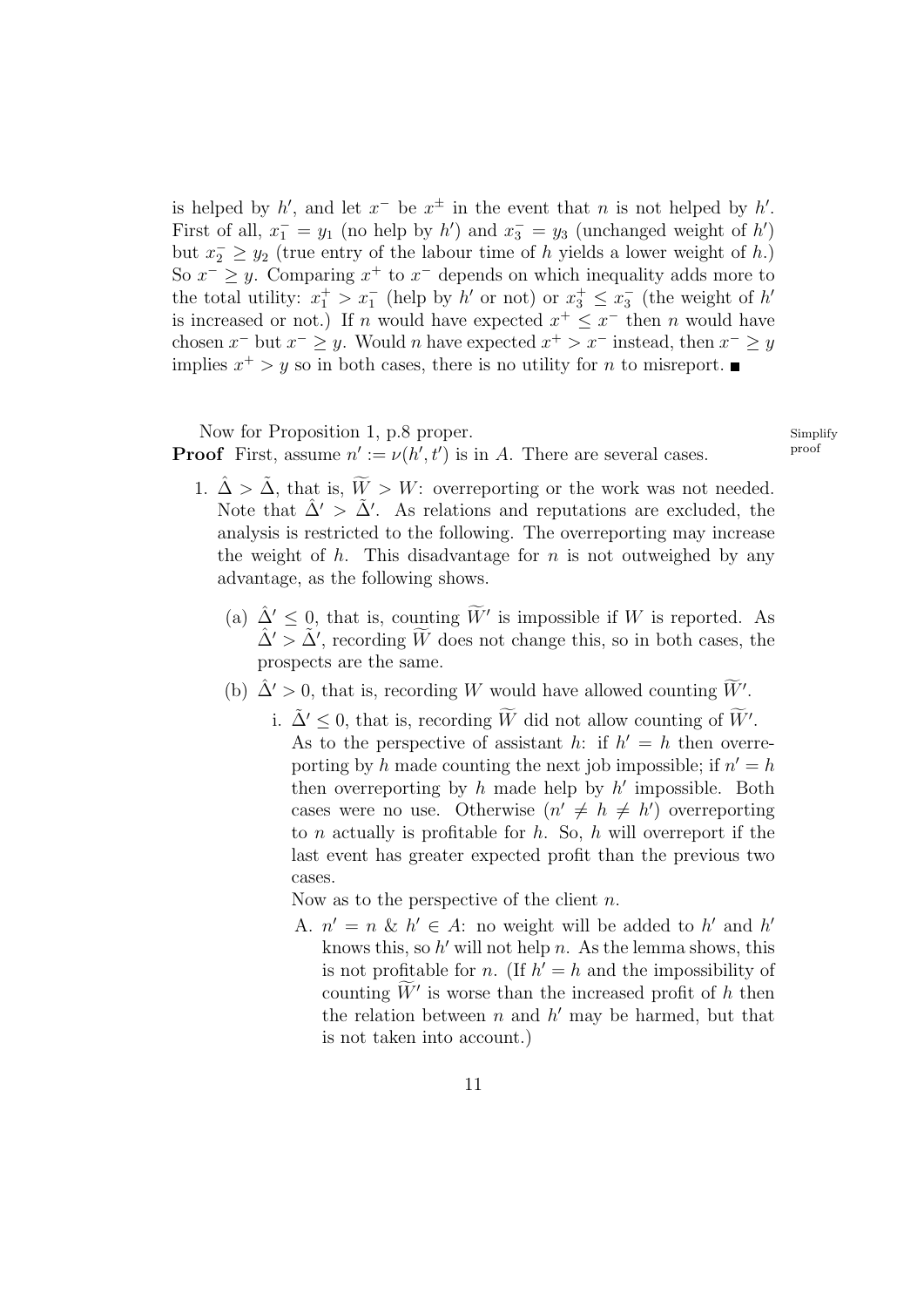- B.  $n' = n \& k' \notin A$ : Item 1(b)iA, p.11 applies to  $A =$  $A_{n,h'}$  if it exists, otherwise (if there is no common sample group) then  $\widetilde{W}$  does not influence whether  $h'$  would have helped or not. If  $h' = h$  then the additional effect is as for Item  $1(b)$ iA, p.11.
- C.  $n' \neq n \& k' = n$ : the weight of assistant n is not increased. (If  $n' = h$  then h may agree to help though  $\widetilde{W}'$ will not be counted: this would be a reciprocation for overreporting  $W$  but this argument would be for a relation or reputation, which is excluded.) Note that  $h'$  is in A.
- D.  $n' \neq n \& k' \neq n$ : not applicable as n is not involved. (For  $n' = h$  see Item 1(b)iC, p.12 and for  $h' = h$  see Item 1(b)iA, p.11.)
- ii.  $\tilde{\Delta}' > 0$ , that is, overreporting allowed counting  $\widetilde{W}'$ . For assistant  $h$  this is clearly profitable. Now consider the perspective of client n. Only the cases  $1(b)$ iA, p.11 and  $1(b)$ iC, p.12 need to be treated.
	- A.  $n' = n \& k' \in A$ . First, the perspective of h: the increased weight is profitable or, if  $h' = h$ , does not make a difference. Now, the perspective of  $n$ . If  $h'$  did not help n (because h' was disappointed that  $\widetilde{W}$  was not as large as it could have benen) then the lemma tells that overreporting was not profitable to  $n$ . Now, suppose that  $h'$  helps n (perhaps  $h'$  badly needed the weight, however disappointing its size is.) Let e be the utility of the event that  $W = W$  (truthful reporting) and let f be the utility of the present event. Then  $e_1 = f_1$  (help in both cases) and  $e_2 \ge f_2$  (the weight of h may increase) but  $e_3 \le f_3$ (the weight of h' may decrease.) As  $\hat{\Delta}' > \tilde{\Delta}'$ , overreporting lets more weight be distributed amongst  $h$  and  $h'$ . If  $h \neq h'$  then n does not have enough information to decide which inequality contributes most to the utility, so  $n$  must assume that  $e > f$ , in other words, n gains nothing. If  $h' = h$  then certainly  $e > f$ .
	- B.  $n' \neq n \& k' = n$ . As to the perspective of the client n: assistant  $n$  may gain a higher weight if that is worth the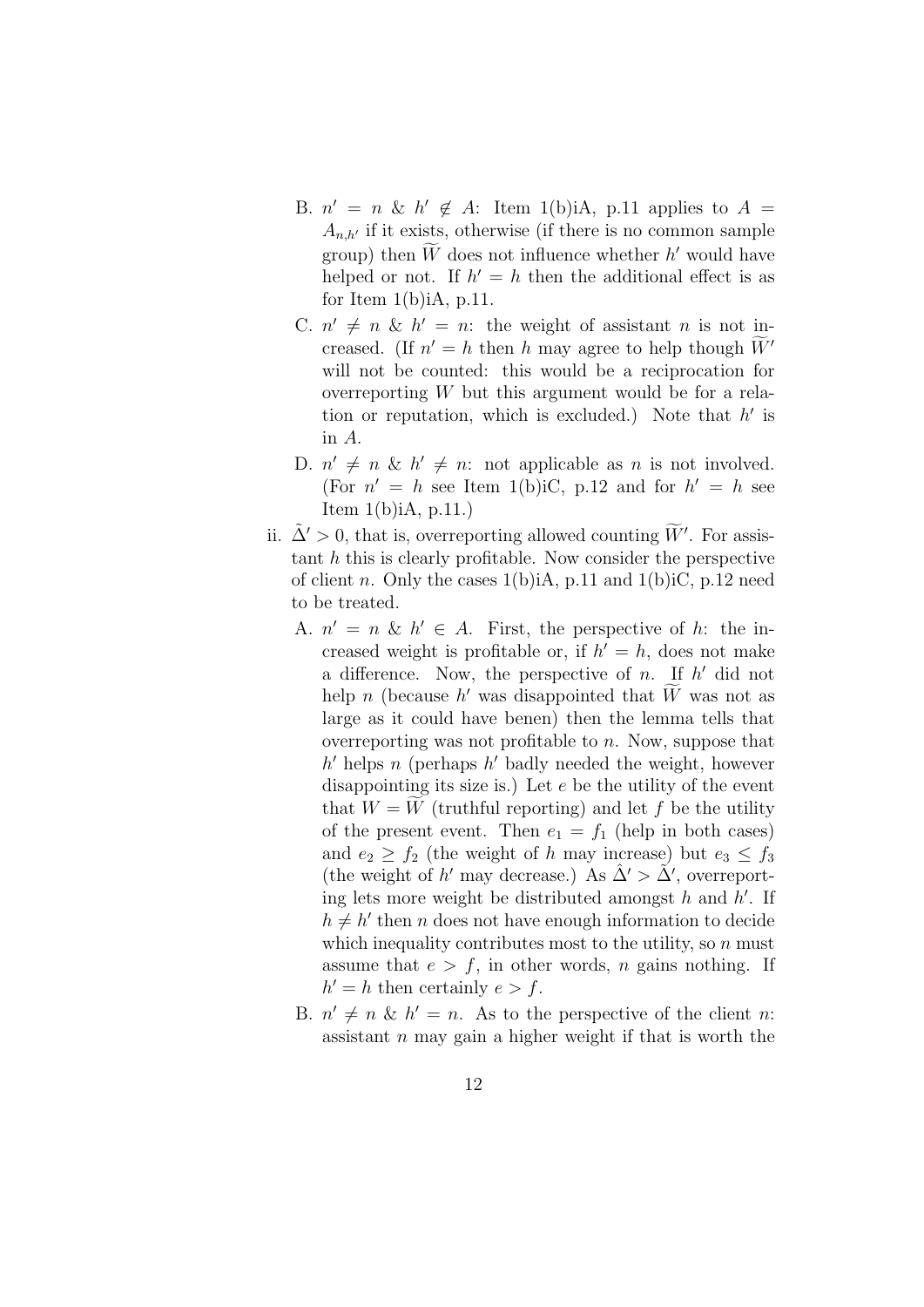effort but less than would have been possible if  $W$  were reported truthfully,  $W = W'$ . So, this is only a disadvantage. As to the assistant h: if  $n' = h$  then h would be favoured again by  $n$ , not because  $n$  overreports but because  $n$  helps  $h$  despite a reduced weight gain. The increased risk of not being helped is a disadvantage for h.

- 2.  $0 < \hat{\Delta} < \tilde{\Delta}$ , that is,  $\tilde{W} < W$ : underreporting. This diminishes the weight of  $h$ , which is clearly no advantage for  $h$ . Client  $n$  does not have enough information to decide whether this prevents allocation of goods to n which otherwise would be for  $h$ ; client  $n$  can only hope to earn weight if assistant at the next instance. Unless stated otherwise, the following is about the perspective of  $n$ . It shows that there is no disadvantage for n except when h retaliates or the reputation of  $n$  is damaged.
	- (a)  $\tilde{\Delta}' \leq 0$ , that is, underreporting does not allow counting  $\tilde{W}'$ . As  $\tilde{\Delta}' > \tilde{\Delta}'$ , truthfully recording does not either. So, this does not make a difference.
	- (b)  $\tilde{\Delta}' > 0$ , that is, underreporting allowed counting  $\widetilde{W}'$ .
		- i.  $\hat{\Delta}' \leq 0$ , that is, entering W would not have allowed to count  $\widetilde{W}'$ . In all likelihood,  $h'$  would not have helped  $n'$ .
			- A.  $n' = n \& k' \in A$ : let the utility of the present event be called f and let e be the utility of  $W = W$ . Then  $e_1 < f_1$  (aid to n is better) but n lacks information to decide whether  $e_2 \n\t\le f_2$  (a lower weight of h is good for n) and whether  $e_3 \n\t\le f_3$  (a higher weight of h' is bad for n.) So *n* must assume  $e_2 = f_2$  and  $e_3 = f_3$ . Therefore,  $e \leq f$ . However, h may take revenge later-on.

As to the perspective of h: if  $h' = h$  then the underreporting of  $W$  is not compensated by the fact that this allowed entry of  $W'$  for  $h$ ; although  $n$  can enter  $\widetilde{W}' > W'$ and thus try to restore the relation, h can not reckon on this.

B.  $n' \neq n \& k' = n$ : assistant n may gain weight, in contrast to the case that  $\widetilde{W} = W$  if that is worth the effort and if enough labour time is counted for  $n'$ . If  $n' = h$  then n risks retaliation.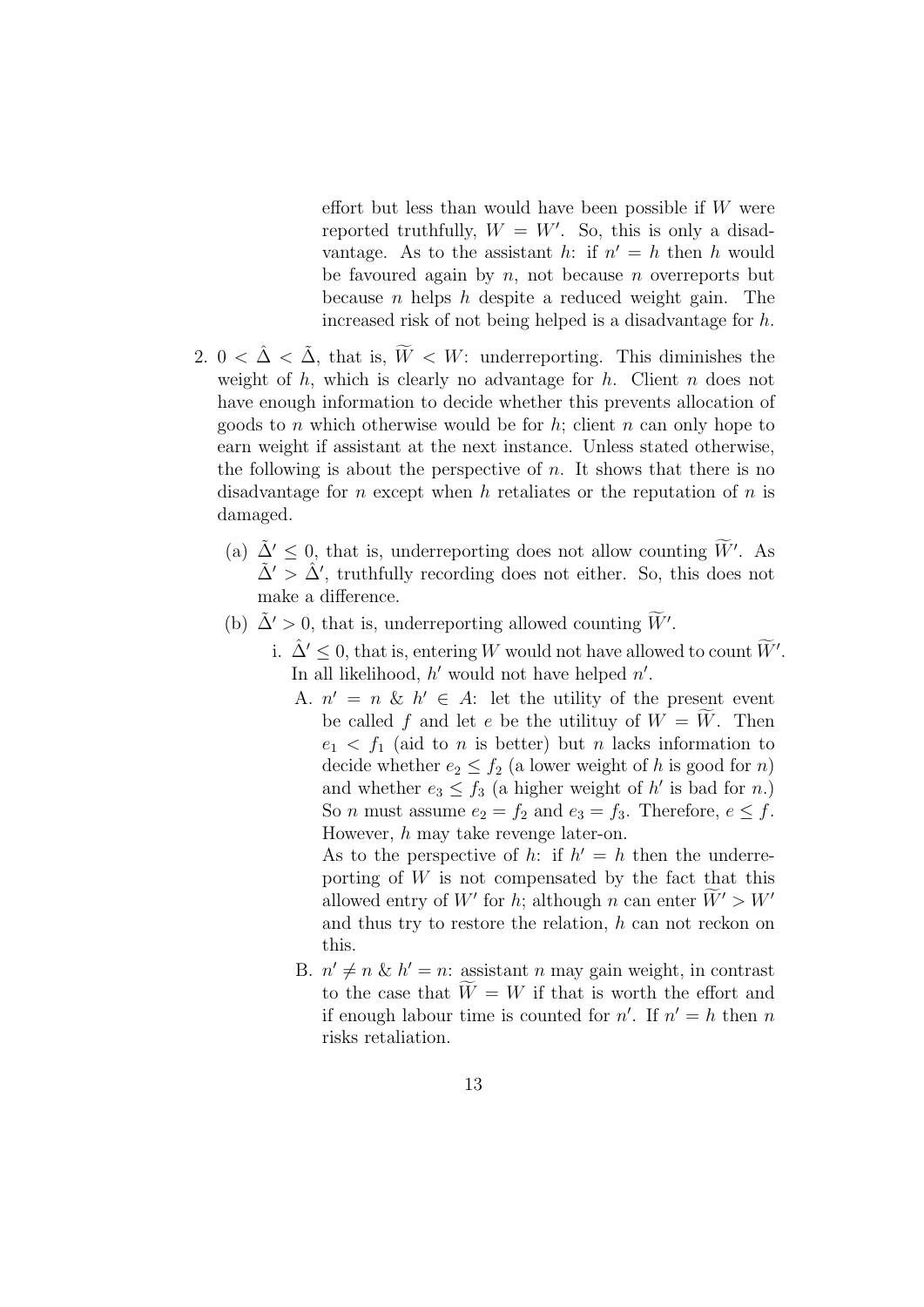- ii.  $\hat{\Delta}' > 0$ , that is, truthfully reporting  $\widetilde{W} = W$  also allowed counting a (mis)reported  $W'$ , which is henceforth denoted by  $\widehat{W}'$ . If  $\widehat{W}' \geq \widetilde{W}'$  then the extra room for reporting  $W'$ (as created by underreporting  $W$ ) has not been used so this made no difference. Therefore, consider  $\widehat{W}' < \widetilde{W}'$ .
	- A.  $n' = n \& k' \in A$ : the increase of the weight of assistant h' is greater than would have been the case if  $W$  were reported truthfully. The sum of the weights of  $h$  and  $h'$  is not changed by underreporting and as the allocation can not be predicted by assumption, een not when  $h = h'$ , there is no further disadvantage for  $n$ .
	- B.  $n' \neq n \& k' = n$ : the increase of the weight of assistant n possibly is greater than would have been the case if W were reported truthfully. This is only an advantage. If  $n' = h$  then the relation of n with h or the reputation of n will even be worse than after the underrecording by  $n$ .
- 3.  $\hat{\Delta} \leq 0 < \tilde{\Delta}$ , that is, underreporting was needed by *n* to count the labour time. Client n favours h because h gains some weight for the current time unit, possibly even surpassing the weight of  $n$ . Moreover, no time is left for  $n$  to help or to be helped.
	- (a) *n* obliges h to reciprocate. This in return forces n to register any remaining labour time later-on. (Registering for the future is not possible.) That is, the labour time will artificially be split and for a longer time unit, there is no difference with counting the original labour time. So, this is not an advantage for  $n$  and it may even be a disadvantage because after all, h may not do anything in return.
	- (b) *n* redeems an obligation towards h, which is good for the reputation of n.

The event that  $n'$  is not in A is only relevant if  $h'$  is in A, in which case the inter-group altruism should once lead to compensation of any increased weight of  $h'$ .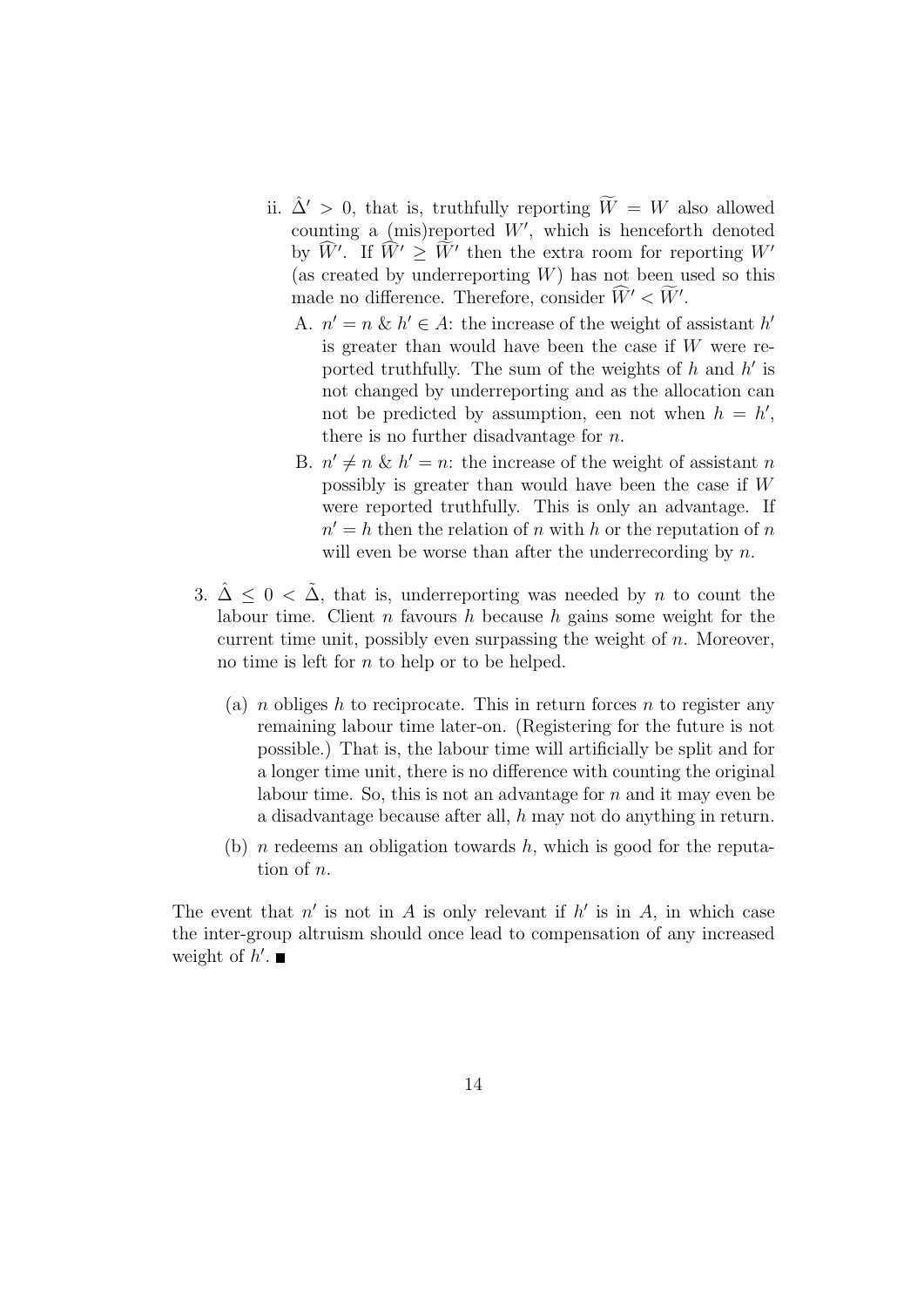### References

- [1] Barberà, S. (2002) Strategyproof Social Choice, in: Arrow, K.J.; Sen, A.; Suzumura, K. (eds.) Handbook of Social Choice and Welfare, vol.2, Gulf Professional Publishing.
- [2] Cooney, D. W. (2020) Distributism Basics. Foundational Principles, USA: Bookpatch.
- [3] Fadaei, S.; Bichler, M. (Jan. 2017) Generalized assignment problem: Truthful mechanism design without money, Operations Research Letters, vol.45, no.1, pp.72-76.
- [4] Goswami, M.P.; Sen, A.; Yadav, S. (2015) A Hurwicz type result in a model with public good production, Social Choice and Welfare, vol.45, nr.4.
- [5] Marshall, P. (1993) Demanding the impossible. A history of anarchism. London: Fontana (first printing 1992) On p.7: labour notes and mutualism conceived as reciprocity.
- [6] Nelson, A. (2011) Money versus Socialism, pp.23-46 in: Nelson, A; Timmerman, F. (eds.) Life without Money: Building Fair and Sustainable Economies. London: Pluto Press.
- [7] Sandholm, T.; Wang, X. (2002) (Im)possibility of Safe Exchange Mechanism Design, American Association for Artificial Intelligence, AAAI-02 Proceedings.

https://www.aaai.org/Papers/AAAI/2002/AAAI02-052.pdf

- [8] Schneider, J.G. (1819) Griechisch-Deutsches Wörterbuch beym Lesen der griechischen profanen Scribenten zu gebrauchen, Leipzig: Hahn, 3d pr.
- [9] Schummer, J.; Vohra, R.V. (2007) Mechanism Design without Money. In: Nisan, N.; Roughgarden, T.; Tardös, E.; Vazirani, V.V. (eds.) Algorithmic Game Theory, pp.243-264. Cambridge University Press. On pp.251-252: Application to Public Good Cost Sharing.